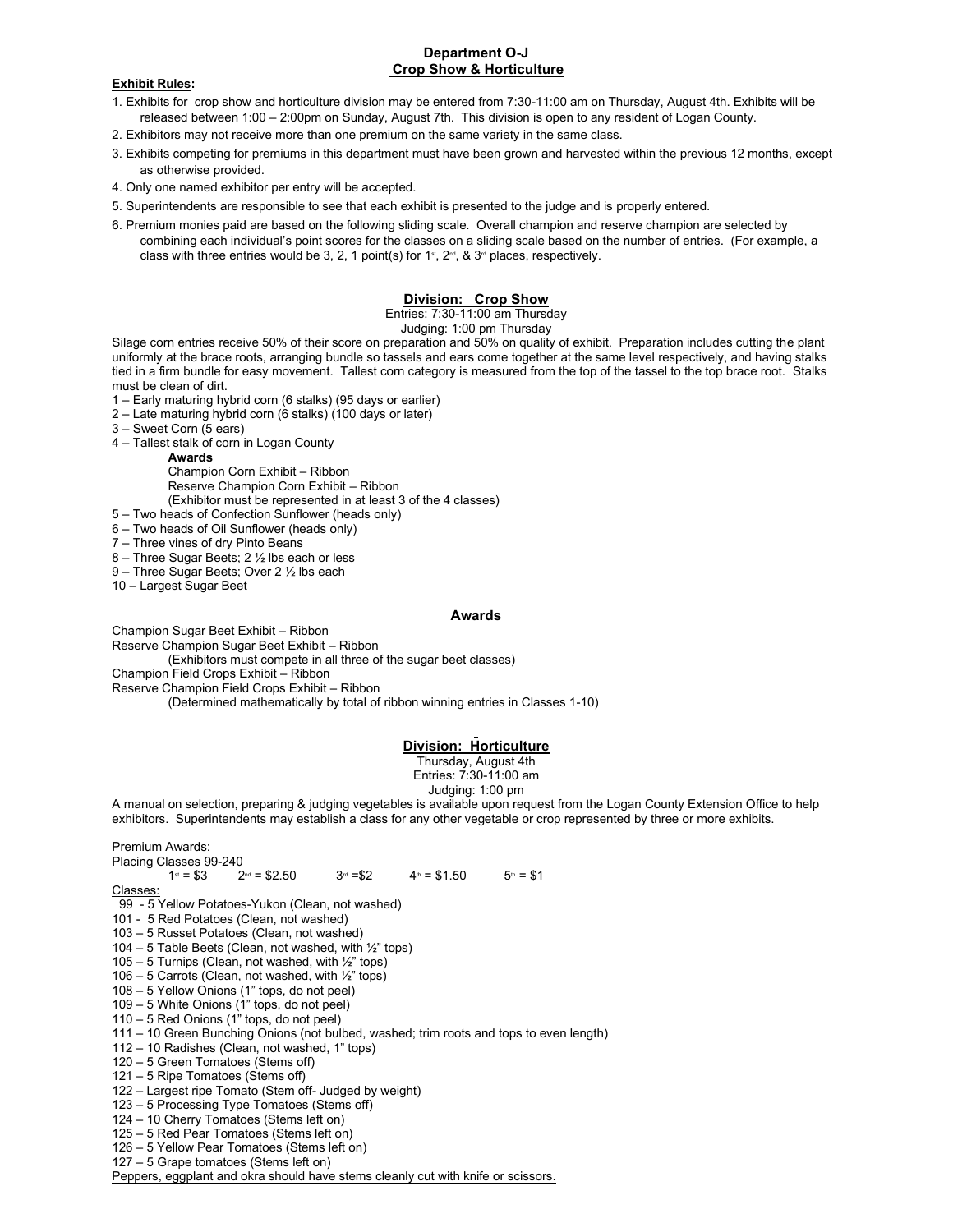129 – 3 Banana peppers (1/2" stem) 130 – 3 Sweet Bell Peppers (1" stem) 131 – 6 Sweet Cherry Peppers (1/2" stem) 132 – 6 Jalapeno Peppers (1/2" stem) 133 – 3 Hungarian Peppers (1/2" stem) 134 – 6 Hot Peppers  $(1/2)$ " stem) 135 – 3 Fresh Chili Peppers (Any variety, ½" stem) 136 – 2 Eggplant (Clean, not washed, with 1" stem) 137 – 6 Okra pods (1/2" stem) Cucumbers should have ¾" stems; cut cleanly with knife/scissors; clean, but not washed 140 – 3 Slicing or salad Cucumbers 141 – 2 Hybrid Burpless Cucumbers 142 – 2 Hybrid Armenian-type Cucumbers 143 – 3 Pickling Cucumbers (Dill style, 3-6" long) 144 – 10 Pickling Cucumbers (Sweet style, 2-2 ½" long) 145 – 6 Lemon Cucumbers 150 – 1 Bunch (10 leaves) Leaf Lettuce 151 – 1Head Lettuce (Iceberg Type) 152 – 1 Head Lettuce (Head Type) 153 – 1 Head Lettuce (Cos Type) 155 – 1 Head Other Salad Greens 156 – 1 Bunch (6 leaves) Swiss Chard 157 – 1 Bunch (10 leaves) Spinach 158 – 1 Bunch (3 leaves) Kale 159 – 1 Bunch (3 leaves) Other Cooking Greens 160 – 1 Head Cabbage, Green (Stem neatly trimmed) 161 – 1 Head Cabbage, Red (Stem neatly trimmed) 163 – 1 Head Cauliflower (With wrapper leaves) 164 – 1 Head Broccoli (Leaves removed) 165 – 4 Kohlrabi (Leaves removed) 166 – Exotic Vegetables 167 – Artichoke (1 large bud) 170 – 12 Pods of Green Peas 171 – 12 Green Snap Beans 172 – 12 Yellow Snap Beans 173 – 12 Purple Snap Beans 174 – 12 Pods of Lima Beans 175 – 12 Pods of Snow Peas 176 - 12 Pods of Black-eyed Peas (Crowder) 177 – 3 Ears of Sweet Corn (Unshucked) Summer squash should be picked small and before seeds toughen (8" or less in length from stem base to blossom scar. 180 – 2 Yellow Squash, Crookneck or straight type 181 – 2 Green Zucchini Squash 182 – 2 Patti pan Squash (2-4" in diameter) 184 – Largest Zucchini (Judged by weight) Winter squash should be mature. The skins are difficult to puncture with a fingernail when mature. 185 – 1 Acorn Squash 186 – 1 Butternut-type Squash 187 – 1 Buttercup-type Squash 188 – 1 Spaghetti Squash 189 – 1 Other small to medium Winter Squash 190 – 1 Large Winter Squash 191 – 2 Mini or ornamental Pumpkins 192 – 1 Pie Pumpkin 193 – 1 Jack-o-lantern Pumpkin 194 – Largest Pumpkin (Judged by weight) 195 – 2 Gourds 196 – 1 Watermelon 197 – 1 Cantaloupe or Muskmelon 198 – 1 Honeydew or Other Melon 200 – 3 Summer Apples 201 – 3 Crab Apples 202 – 3 Pears 203 – 5 Plums 204 – 3 Peaches 205 – 3 Bunches of Grapes 206 – Rhubarb (3 pulled stalks, 1"of leaf blade left on) 207 – Misc. Fruit 208 – Wonder berries (3 clusters) 209 – Thyme (3 stems 4-6" long) 210 – Basil (3 stems 6" long)  $211 -$  Dill ( $3$  heads, 6" stem length) 212 – Parsley (10 stems of equal 8"length) 213 – Celery (1 plant with top leaves) 214 – Chives (10 stems of equal 8" length) 215 – Mint (3 stems of 4-8" length) 216 – Oregano (3 stems of 4-6" length)

 $217 - \text{Sage}$  (3 stems of 6-8" length) 218 – Tarragon (3 stems of 4-6" length)